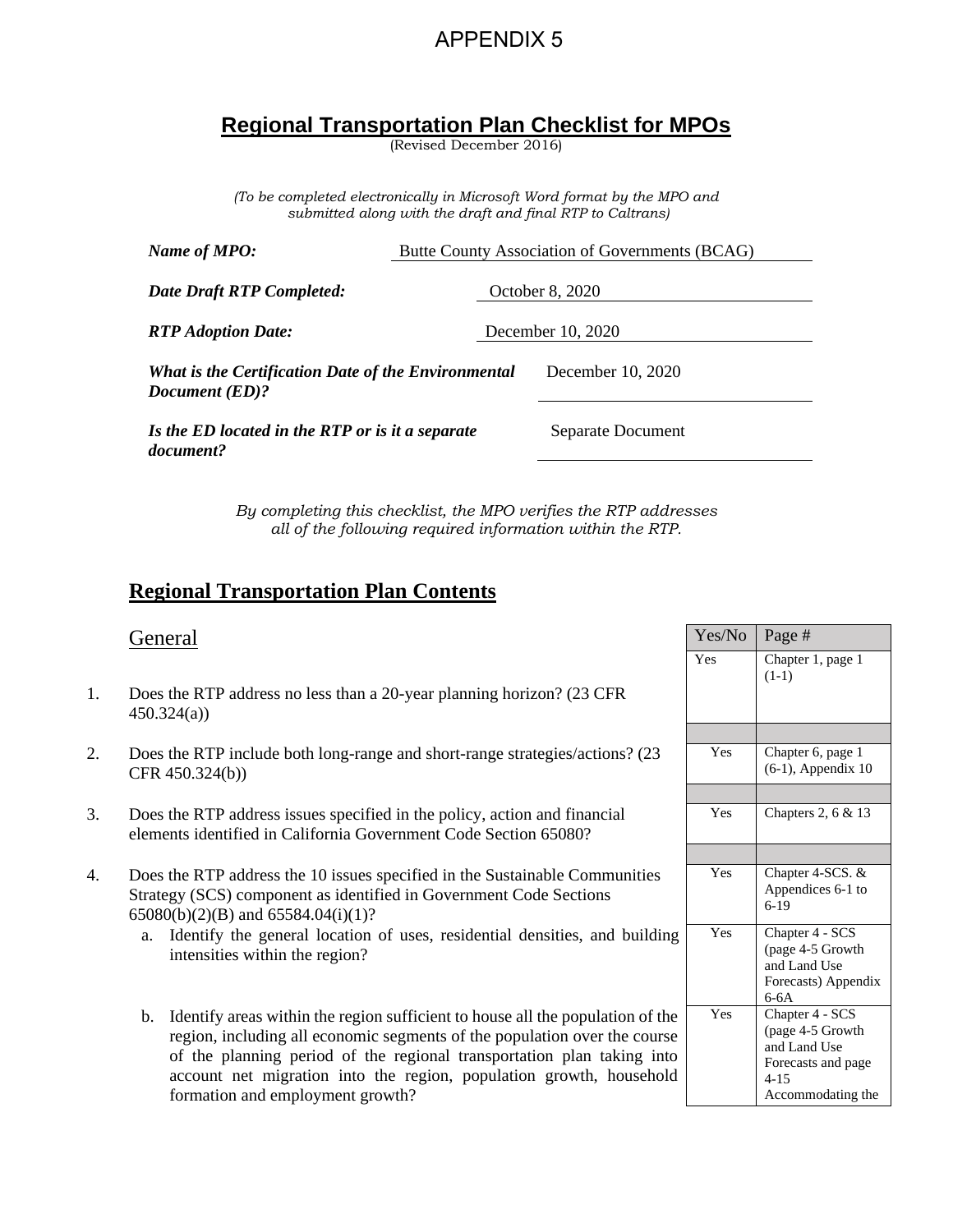|    |             |                                                                                                                                                                                                                                                                                                                                                                               |        | Regional housing<br>Need<br>Allocation)                                                                                                                                  |
|----|-------------|-------------------------------------------------------------------------------------------------------------------------------------------------------------------------------------------------------------------------------------------------------------------------------------------------------------------------------------------------------------------------------|--------|--------------------------------------------------------------------------------------------------------------------------------------------------------------------------|
|    | $c_{\cdot}$ | Identify areas within the region sufficient to house an eight-year projection<br>of the regional housing need for the region pursuant to Government Code<br>Section 65584?                                                                                                                                                                                                    | Yes    | Chapter 4 - SCS<br>(page 4-15)                                                                                                                                           |
|    |             |                                                                                                                                                                                                                                                                                                                                                                               | Yes/No | Page #                                                                                                                                                                   |
|    | $d$ .       | Identify a transportation network to service the transportation needs of the<br>region?                                                                                                                                                                                                                                                                                       | Yes    | Chapter 4 -SCS<br>(page 4-20 & and<br>the SCS) and<br>Chapters 6-8                                                                                                       |
|    | e.          | Gather and consider the best practically available scientific information<br>regarding resource areas and farmland in the region as defined in<br>subdivisions (a) and (b) of Government Code Section 65080.01?                                                                                                                                                               | Yes    | Chapter 4 - SCS<br>(page 4-18 Resource<br>Areas and<br>Farmlands<br>Consideration) $&$<br>Appendix 6-5                                                                   |
|    | f.          | Consider the state housing goals specified in Sections 65580 and 65581?                                                                                                                                                                                                                                                                                                       | Yes    | Chapter 4 - SCS<br>(page 4-5 Growth<br>and Land Use<br>Forecasts and page<br>4-15 Accommodati<br>ng the Regional<br>housing Need<br>Allocation)                          |
|    | g.          | Utilize the most recent planning assumptions, considering local general<br>plans and other factors?                                                                                                                                                                                                                                                                           | Yes    | Chapter 4 - SCS<br>(page 4-5 Growth<br>and Land Use<br>Forecasts)                                                                                                        |
|    | h.          | Set forth a forecasted development pattern for the region, which, when<br>integrated with the transportation network, and other transportation<br>measures and policies, will reduce the greenhouse gas emissions from<br>automobiles and light trucks to achieve, if there is a feasible way to do so,<br>the greenhouse gas emission reduction targets approved by the ARB? | Yes    | Chapter 4 - SCS<br>(page $4-2$<br>Background<br>Information,<br>Table 4-1 RTP/SCS<br>per Capita CO2<br>Emission<br>Reductions for<br>Passenger Vehicles<br>from $2005$ ) |
|    | i.          | Provide consistency between the development pattern and allocation of<br>housing units within the region (Government Code $65584.04(i)(1)?$                                                                                                                                                                                                                                   | Yes    | Chapter 4 - SCS<br>(page 4-15)<br>Accommodating the<br>Regional housing<br>Need Allocation)                                                                              |
|    | j.          | Allow the regional transportation plan to comply with Section 176 of the<br>federal Clean Air Act (42 U.S.C. Section 7506)?                                                                                                                                                                                                                                                   | Yes    | AQ Conformity,<br>Appendix 1                                                                                                                                             |
| 5. |             | Does the RTP include Project Intent i.e. Plan Level Purpose and Need<br>Statements?                                                                                                                                                                                                                                                                                           | Yes    | Page 6-2                                                                                                                                                                 |
| 6. |             | Does the RTP specify how travel demand modeling methodology, results and<br>key assumptions were developed as part of the RTP process? (Government<br>Code 14522.2)                                                                                                                                                                                                           | Yes    | Chapter 4 - SCS<br>(page 4-19)<br>Regional Modeling)<br>Chapter $3-$<br>Analysis (page 3-4<br>Regional                                                                   |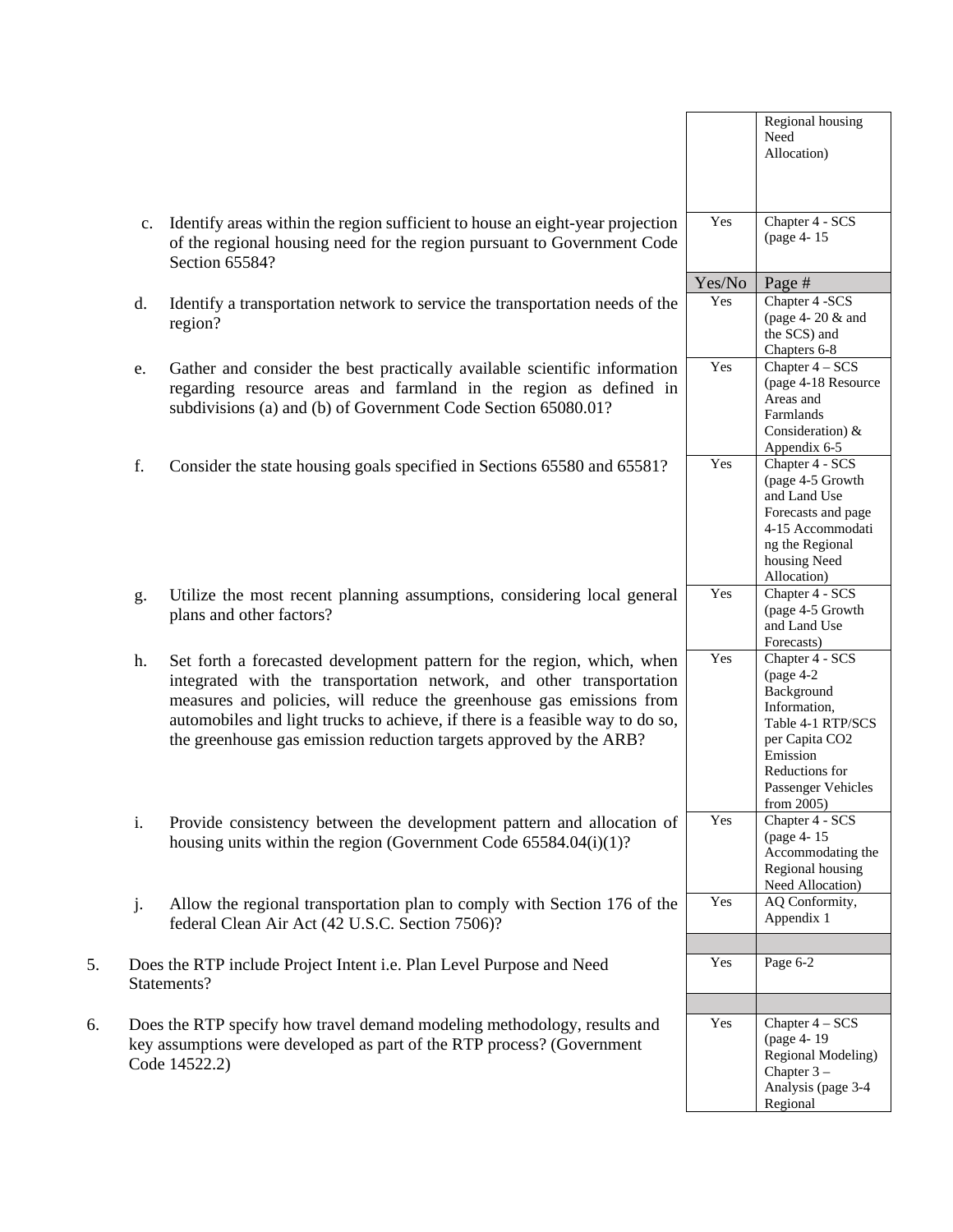- 7. Does the RTP contain a System Performance Report? (23 CFR 450.324 (f))
	- a. Does the report include a description of the performance measures and performance targets used in assessing the performance of the transportation system?
	- b. Does the report show the progress achieved in meeting performance targets in comparison with the performance in previous reports?
	- c. Does the report include an evaluation of how the preferred scenario has improved conditions and performance, where applicable?
	- d. Does the report include an evaluation of how local policies and investments have impacted costs necessary to achieve identified performance targets, where applicable?

#### Consultation/Cooperation

- 1. Does the RTP contain a public involvement program that meets the requirements of Title 23, CFR 450.316(a)?
	- (i) Providing adequate public notice of public participation activities and time for public review and comment at key decision points, including a reasonable opportunity to comment on the proposed metropolitan transportation plan and the TIP;
	- (ii) Providing timely notice and reasonable access to information about transportation issues and processes;
	- (iii) Employing visualization techniques to describe metropolitan transportation plans and TIPs;
	- (iv) Making public information (technical information and meeting notices) available in electronically accessible formats and means, such as the World Wide Web;
	- (v) Holding any public meetings at convenient and accessible locations and times;
	- (vi) Demonstrating explicit consideration and response to public input received during the development of the metropolitan transportation plan and the TIP;
	- (vii) Seeking out and considering the needs of those traditionally underserved by existing transportation systems, such as low-income and minority households, who may face challenges accessing employment and other services;
	- (viii) Providing an additional opportunity for public comment, if the final metropolitan transportation plan or TIP differs significantly from the version that was made available for public comment by the MPO and raises new material issues that interested parties could not reasonably have foreseen from the public involvement efforts;
	- (ix) Coordinating with the statewide transportation planning public involvement and consultation processes under subpart B of this part; and

|     | Modeling)                           |
|-----|-------------------------------------|
| Yes | Appendix $8-$<br>Performance Report |
| Yes | Appendix $8-$<br>Performance Report |
| Yes | Appendix $8-$<br>Performance Report |
| Yes | Appendix $8-$<br>Performance Report |
| Yes | Appendix $8-$<br>Performance Report |

| Yes    | Appendix 3 Public<br>Participation                  |
|--------|-----------------------------------------------------|
| Yes    | Appendix 3 Public<br>Participation<br>Documentation |
| Yes    | Appendix 3 Public<br>Participation<br>Documentation |
| Yes    | Appendix 3 Public<br>Participation<br>Documentation |
| Yes    | Appendix 3 Public<br>Participation<br>Documentation |
| Yes    | Appendix 3 Public<br>Participation<br>Documentation |
| Yes    | Appendix 3 Public<br>Participation<br>Documentation |
| Yes/No | Page#                                               |
| Yes    | Appendix 3 Public<br>Participation<br>Documentation |
| Yes    | Appendix 3 Public<br>Participation<br>Documentation |
| Yes    | Appendix 3 Public<br>Participation<br>Documentation |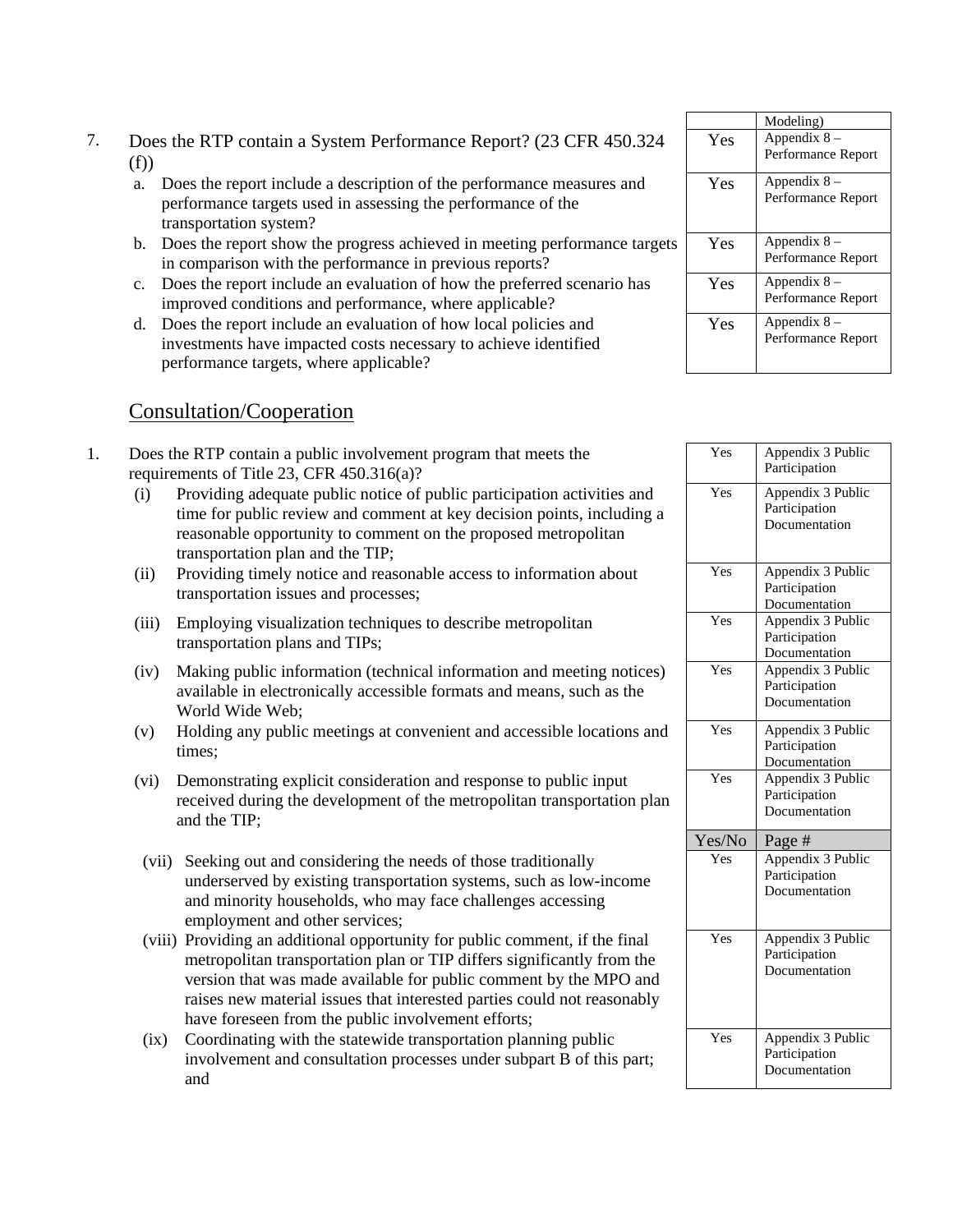|     | Periodically reviewing the effectiveness of the procedures and<br>(x)<br>strategies contained in the participation plan to ensure a full and open<br>participation process.                                                                                                                                                                                      | Yes           | Appendix 3 Public<br>Participation<br>Documentation       |
|-----|------------------------------------------------------------------------------------------------------------------------------------------------------------------------------------------------------------------------------------------------------------------------------------------------------------------------------------------------------------------|---------------|-----------------------------------------------------------|
| 2.  | Does the RTP contain a summary, analysis, and report on the disposition of<br>significant written and oral comments received on the draft metropolitan<br>transportation plan as part of the final metropolitan transportation plan and TIP<br>that meets the requirements of 23 CFR $450.316(a)(2)$ , as applicable?                                            |               | To be included after<br>comment period.                   |
| 3.  | Did the MPO/RTPA consult with the appropriate State and local representatives<br>including representatives from environmental and economic communities;<br>airport; transit; freight during the preparation of the RTP? (23 CFR 450.316(b))                                                                                                                      | Yes           | Appendix 2 - SEIR<br>& Appendix 3<br>Public Participation |
| 4.  | Did the MPO/RTPA who has federal lands within its jurisdictional boundary<br>involve the federal land management agencies during the preparation of the<br>RTP?<br>$(23$ CFR $450.316(d))$                                                                                                                                                                       | Yes           | Appendix 2 - SEIR                                         |
| 5.  | Where does the RTP specify that the appropriate State and local agencies<br>responsible for land use, natural resources, environmental protection,<br>conservation and historic preservation consulted? $(23 \text{ CFR } 450.324(g))$                                                                                                                           | Yes           | Appendix 2 - SEIR                                         |
| 6.  | Did the RTP include a comparison with the California State Wildlife Action<br>Plan and (if available) inventories of natural and historic resources? (23 CFR<br>450.324(g)(1&2)                                                                                                                                                                                  | Yes           | Appendix 2 - SEIR                                         |
| 7.  | Did the MPO/RTPA who has a federally recognized Native American Tribal<br>Government(s) and/or historical and sacred sites or subsistence resources of<br>these Tribal Governments within its jurisdictional boundary address tribal<br>concerns in the RTP and develop the RTP in consultation with the Tribal<br>Government(s)? $(23 \text{ CFR } 450.316(c))$ | Yes           | Appendix 2 - SEIR                                         |
| 8.  | Does the RTP address how the public and various specified groups were given<br>a reasonable opportunity to comment on the plan using the participation plan<br>developed under 23 CFR part 450.316(a)? (23 CFR 450.316(a)(i))                                                                                                                                    | Yes           | Appendix 3- Public<br>Participation<br>Documentation      |
| 9.  | Does the RTP contain a discussion describing the private sector involvement<br>efforts that were used during the development of the plan? $(23 \text{ CFR } 450.316(a))$                                                                                                                                                                                         | Yes           | Appendix 3 - Public<br>Participation<br>Documentation     |
| 10. | Does the RTP contain a discussion describing the coordination efforts with<br>regional air quality planning authorities? $(23 \text{ CFR } 450.316(a)(2)) \text{ (MPO)}$<br>nonattainment and maintenance areas only)                                                                                                                                            | Yes/No<br>Yes | Page #<br>Appendix $1 - \overline{AQ}$<br><b>ICR</b>      |
| 11. | Is the RTP coordinated and consistent with the Public Transit-Human Services<br>Transportation Plan? (23 CFR 450.306(h))                                                                                                                                                                                                                                         | Yes           | Chapter 7, Page 41                                        |
|     |                                                                                                                                                                                                                                                                                                                                                                  |               |                                                           |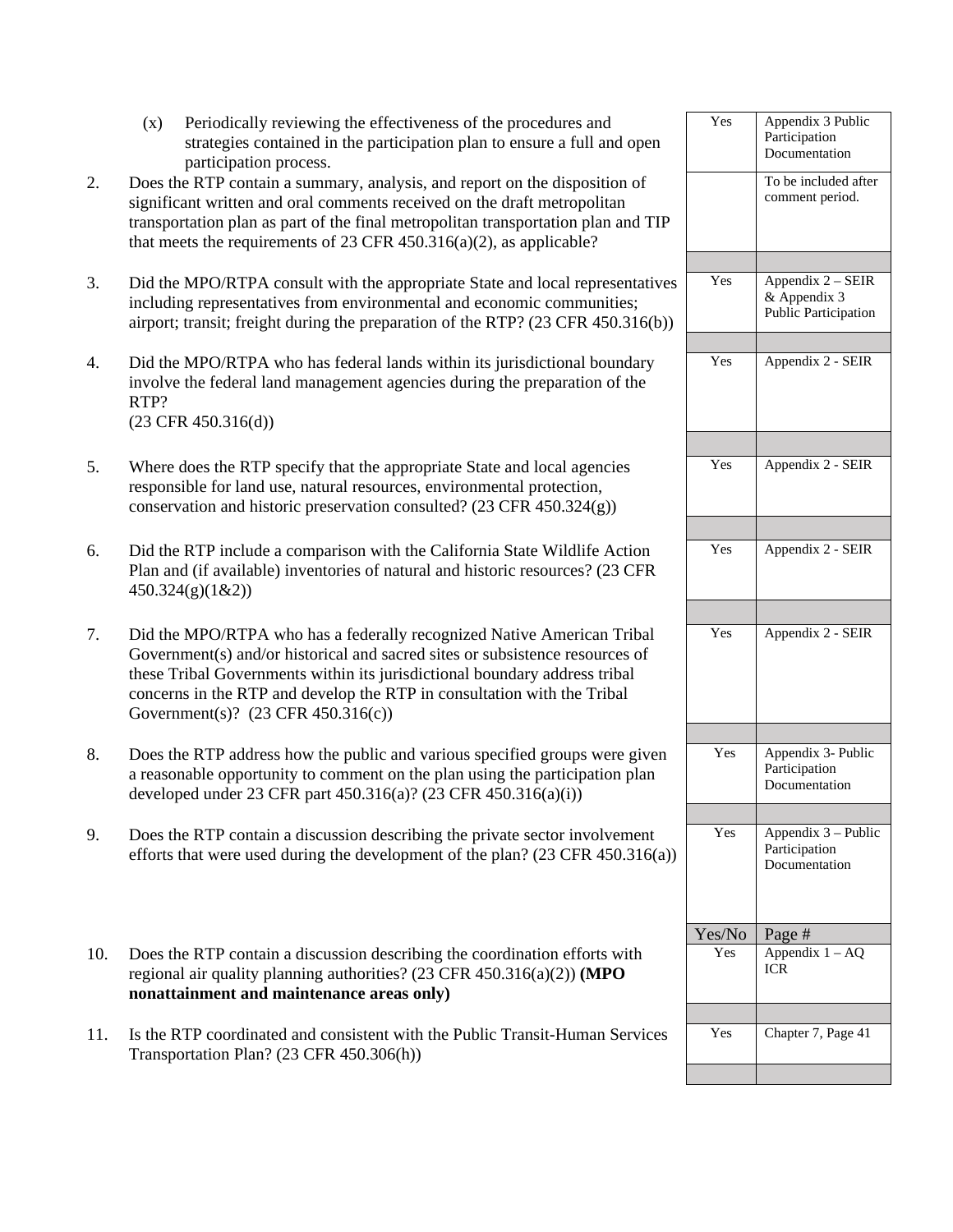- 12. Were the draft and adopted RTP posted on the Internet?  $(23 \text{ CFR } 450.324 \text{k})$
- 13. Did the RTP explain how consultation occurred with locally elected officials? (Government Code 65080(D))
- 14. Did the RTP outline the public participation process for the sustainable communities strategy? (Government Code 65080(E))
- 15. Was the RTP adopted on the estimated date provided in writing to State Department of Housing and Community Development to determine the Regional Housing Need Allocation and planning period (start and end date) and align the local government housing element planning period (start and end date) and housing element adoption due date 18 months from RTP adoption date? (Government Code 65588(e)(5))

#### Title VI and Environmental Justice

- 1. Does the public participation plan describe how the MPO will seek out and consider the needs of those traditionally underserved by existing transportation system, such as low-income and minority households, who may face challenges accessing employment and other services? (23 CFR 450.316 (a)(1)(vii))
- 2. Has the MPO conducted a Title VI analysis that meets the legal requirements described in Section 4.2?
- 3. Has the MPO conducted an Environmental Justice analysis that meets the legal requirements described in Section 4.2?

#### Modal Discussion

- 1. Does the RTP discuss intermodal and connectivity issues?
- 2. Does the RTP include a discussion of highways?
- 3. Does the RTP include a discussion of mass transportation?
- 4. Does the RTP include a discussion of the regional airport system?
- 5. Does the RTP include a discussion of regional pedestrian needs?

| Yes | http://www.bcag.org<br>/Planning/RTP--<br>SCS/index.html |
|-----|----------------------------------------------------------|
|     |                                                          |
| Yes | Appendix 3- Public<br>Participation                      |
|     |                                                          |
| Yes | Appendix 6-7                                             |
|     |                                                          |
| Yes | Scheduled Adoption<br>December 10, 2020                  |
|     |                                                          |

| Yes | Page $3-8 \&$<br>Appendix $3$ – Public<br>Participation<br>Documentation &<br>Appendix 9 – Title<br>VI & EJ |
|-----|-------------------------------------------------------------------------------------------------------------|
|     |                                                                                                             |
| Yes | Chapter 3, Page 7<br>$(3-7)$ & Appendix 9<br>– Title VI &EJ                                                 |
|     |                                                                                                             |
| Yes | Chapter 3, Page 8<br>$(3-8)$ & Appendix 9<br>– Title VI &EJ                                                 |

| Yes | Chapter $8 - \text{Non}$<br>Motorized Chapter, |
|-----|------------------------------------------------|
|     | Chapter 7 – Transit,                           |
|     | Page 7-9                                       |
|     |                                                |
| Yes | Chapter $6-$                                   |
|     | Highways and                                   |
|     | Roads Chapter                                  |
|     |                                                |
| Yes | Chapter 7 – Transit                            |
|     | Chapter                                        |
|     |                                                |
| Yes | Chapter $10 -$                                 |
|     | <b>Aviation Chapter</b>                        |
|     |                                                |
| Yes | Chapter $8 - \text{Non}$                       |
|     | Motorized Chapter                              |
|     |                                                |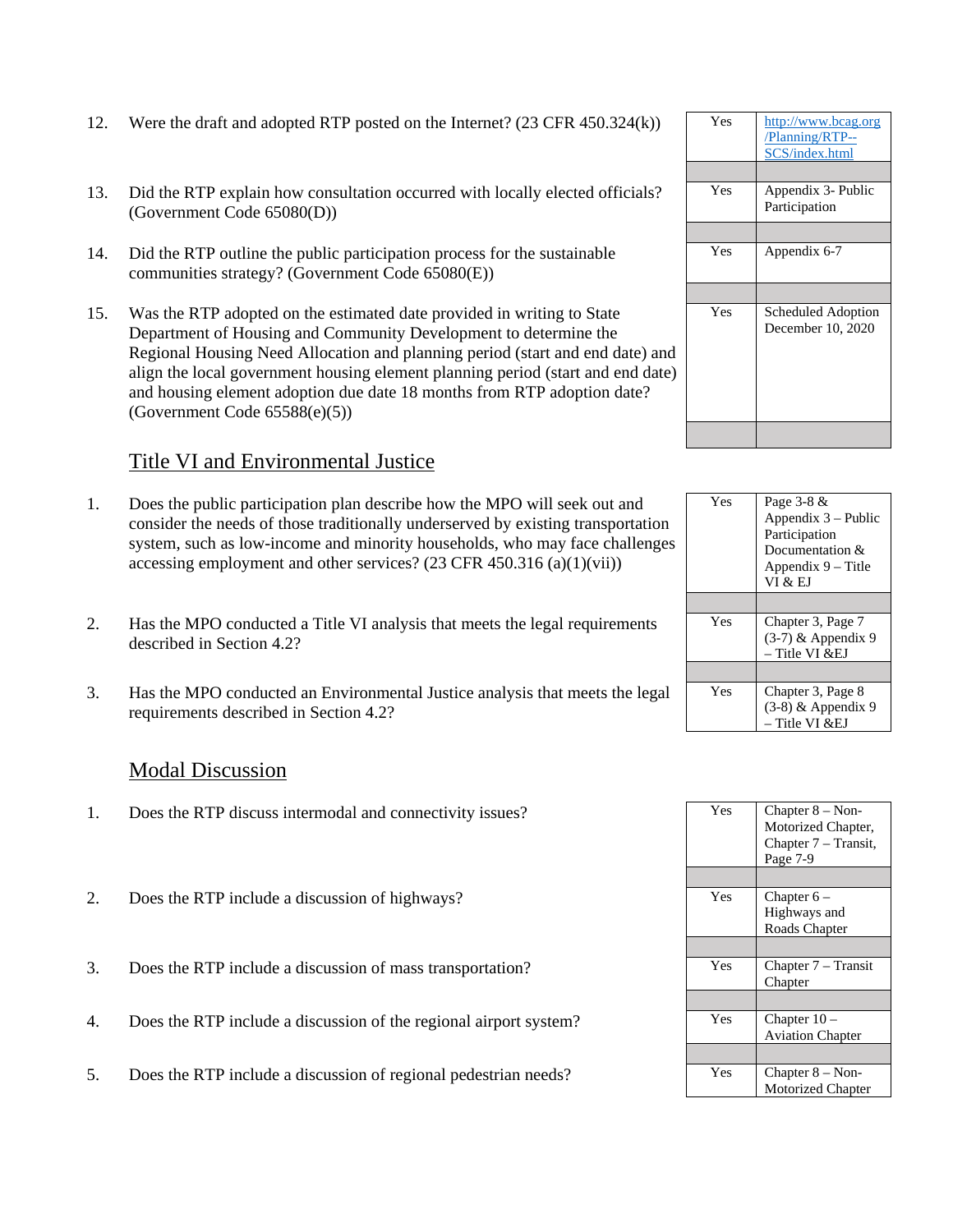- 6. Does the RTP include a discussion of regional bicycle needs?
- 7. Does the RTP address the California Coastal Trail? (Government Code 65080.1) (For MPOs and RTPAs located along the coast only)
- 8. Does the RTP include a discussion of rail transportation?
- 9. Does the RTP include a discussion of maritime transportation (if appropriate)?
- 10. Does the RTP include a discussion of goods movement?

#### Programming/Operations

- 1. Is the RTP consistent (to the maximum extent practicable) with the development of the regional ITS architecture?  $(23 \text{ CFR } 450.306(g))$
- 2. Does the RTP identify the objective criteria used for measuring the performance of the transportation system?
- 3. Does the RTP contain a list of un-constrained projects?

#### Financial

- 1. Does the RTP include a financial plan that meets the requirements identified in 23 CFR part 450.324(f)(11)?
- 2. Does the RTP contain a consistency statement between the first 4 years of the fund estimate and the 4-year STIP fund estimate?  $(65080(b)(4)(A))$
- 3. Do the projected revenues in the RTP reflect Fiscal Constraint? (23 CFR part 450.324(f)(11)(ii))
- 4. Does the RTP contain a list of financially constrained projects? Any regionally significant projects should be identified. (Government Code  $65080(4)(A)$ )
- 5. Do the cost estimates for implementing the projects identified in the RTP reflect "year of expenditure dollars" to reflect inflation rates? (23 CFR part  $450.324(f)(11)(iv)$
- 6. After 12/11/07, does the RTP contain estimates of costs and revenue sources that are reasonably expected to be available to operate and maintain the freeways, highway and transit within the region?  $(23 \text{ CFR } 450.324 \text{ (f)}(11)(i))$

| Yes/No | Page#                    |
|--------|--------------------------|
| Yes    | Chapter $8 - \text{Non}$ |
|        | Motorized Chapter        |
|        |                          |
| N/A    |                          |
|        |                          |
| Yes    | Chapter 11- Rail         |
|        |                          |
| N/A    |                          |
|        |                          |
| Yes    | Chapter $12 -$ Goods     |
|        | Movement                 |

| Yes | Chapter 9 - ITS                               |
|-----|-----------------------------------------------|
|     |                                               |
| Yes | Appendix $8-$<br>Performance Report           |
|     |                                               |
| Yes | Chapter 13<br>Financial, Page 17<br>$(13-17)$ |

| Yes | Chapter $13-$<br><b>Financial Element</b>                       |
|-----|-----------------------------------------------------------------|
|     |                                                                 |
| Yes | Chapter 13, Page 6<br>$(13-6)$                                  |
|     |                                                                 |
| Yes | Chapter 13, Page 6<br>$(13-16)$                                 |
|     |                                                                 |
| Yes | Appendix 10-1 & 1-<br>12. Programmed<br>and Planned<br>Projects |
|     |                                                                 |
| Yes | Chapter 13, Page 1<br>$(13-1)$                                  |
|     |                                                                 |
| Yes | Chapter 13, Page 11<br>$(13-11)$                                |
|     |                                                                 |